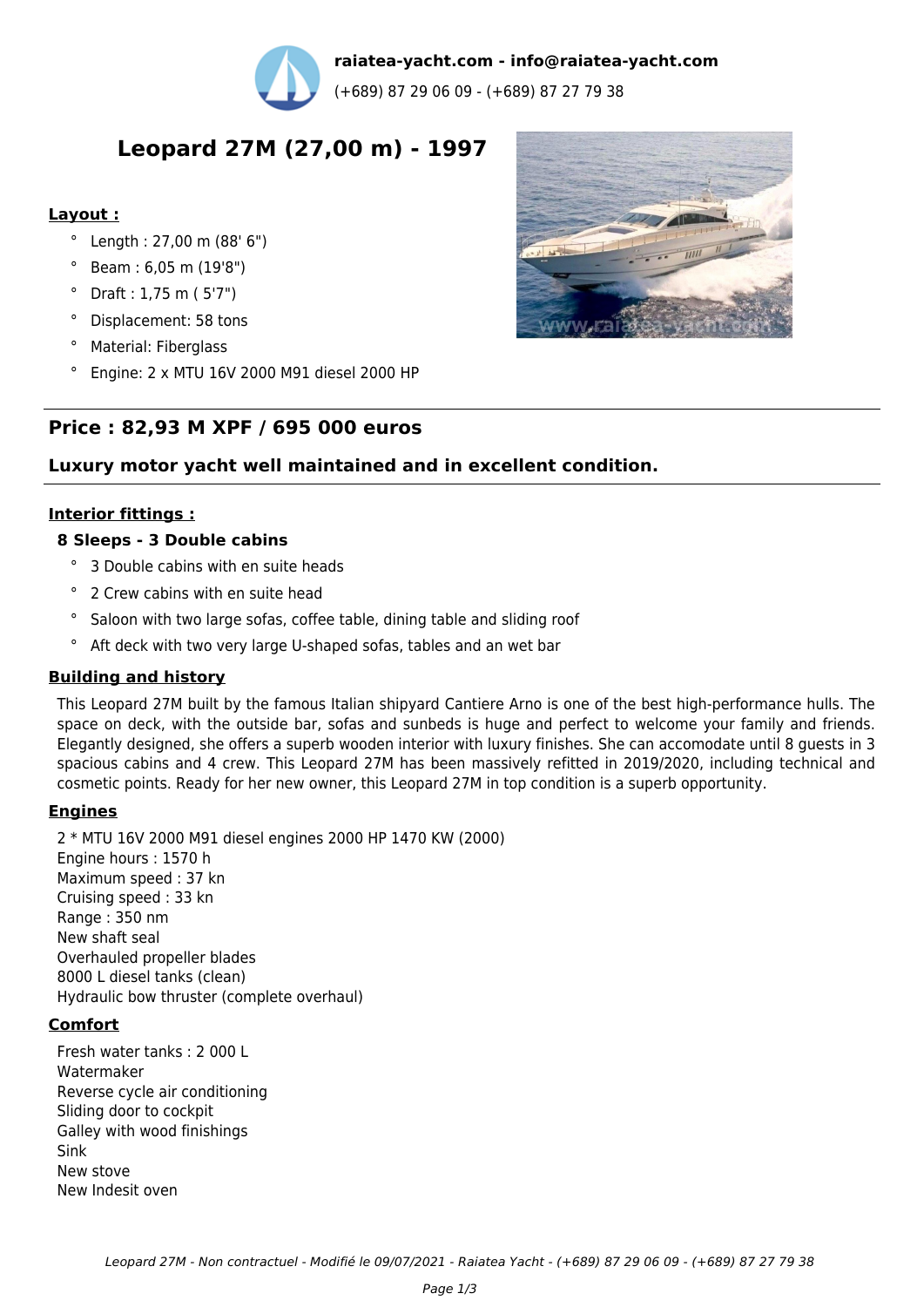New Essentiel microwave New Pro-fridge New freezer 2 Boilers 80L New Miele dishwasher Ice maker in the galley New coffee maker Living room : TV, radio, Bose radio-CD player, DVD player, Bose speakers Denon Hi-Fi exterior surround sound system Bose cockpit speakers Owner's cabin: double bed, hanging wardrobe/drawers/shelves, safe, Bose radio, TV, ensuite head and toilet, new shower separate from toilet Guest cabin 1: single twin bed (can be made into a double), Pullman, hanging wardrobe/drawers/shelves, safe, radio, TV, ensuite head and toilet, new shower Guest cabin 2: single beds, Pullman, hanging wardrobe/drawers/shelves, en suite head and toilet, new shower 2 Crew cabins with bunk beds Crew head with shower and toilet Miele washing machine Miele dryer Wet bar: new outside refrigerator, ice maker, TV All new mattresses New bed linens

#### **Electrics**

Generator KOHLER 27kW (4000 h) Generator KOHLER 19kW 4 New engine batteries New house batteries 2 New radio batteries 2 New generator batteries 220V / 380V shore power Complete overhaul of Arnesson Navigation lights

#### **Electronics and navigation instruments**

Compass Depth sounder/log SIMRAD VHF Furuno Robertson autopilot Radar Furuno GPS Plotter Radar/GPS/plotter Furuno Navtex

#### **Ground tackle**

2 Windlasses 2 Anchors + chains Safety anchor Capstan

#### **Safety equipment**

Fire extinguishers Electric bilge pump Bilge alarm

#### **Miscellaneous**

Teak deck in good condition Fixed hardtop with sliding roof Sun awning + aft sunbed (all covers new)